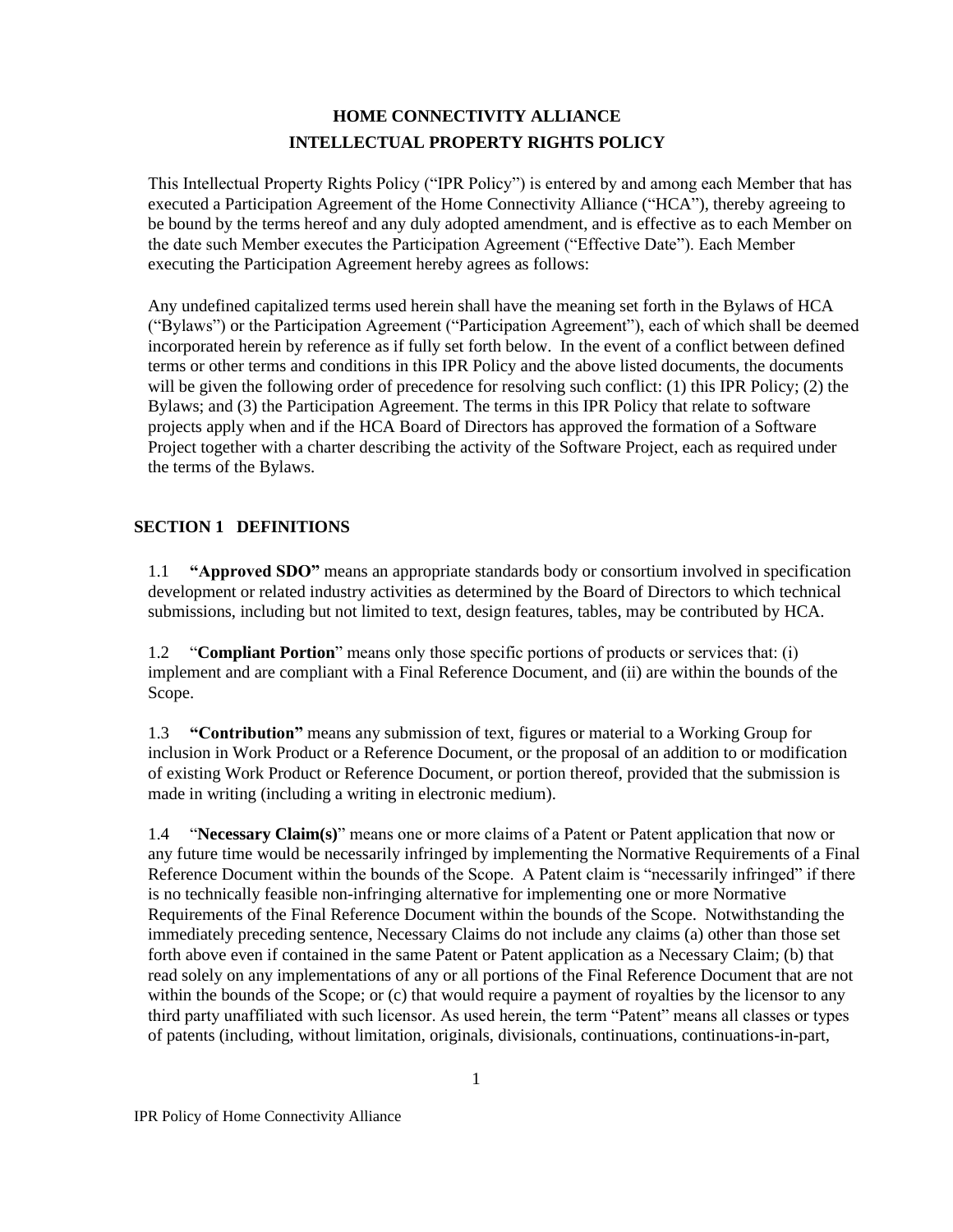extensions or reissues) throughout the world. The term "Patent" further includes utility models, inventor's certificates, and similar rights throughout the world, whether issued or registered, with respect to the protection of inventions and discoveries.

1.5 "**Normative Requirements**" means those portions of a Final Reference Document, including but not limited to text, design features, and tables, that are expressly identified as required for compliance with the Final Reference Document including portions of the Final Reference Document that are identified as required for compliance with an optional or alternative portion. For clarity, those portions of Final Reference Document which are designated by the terms "must", "shall", "mandatory", or "normative" or "required" are expressly identified as being required for compliance under this Section 1.5.

1.6 **"Reference Documents"** means (1) any draft document that contains Normative Requirements and that is intended to become a Final Reference Document (a "draft Reference Document"); or (2) any document approved by HCA following a Review Period as set forth in Section 2 and adopted by the Board of Directors following a Review Period (a "Final Reference Document"). By way of example, Reference Documents may include technical reference materials or technical specifications.

1.7 "**Release**" means the publication of a document or other collateral by HCA following the approval of HCA's Board of Directors.

1.8 "**Scope**" means protocols, functions, formats, interfaces, parameters, data structures, tools, test scripts, architectures, in each case only as described in a Final Reference Document, and only to the extent that: (1) they are described with particularity and as Normative Requirements in such Final Reference Document; and (2) the sole purpose of such description is to enable Compliant Portions of products to interoperate, interconnect or communicate as defined within such Final Reference Document. Notwithstanding the foregoing, the Scope shall not include (a) any enabling technologies that may be necessary to make or use any product or portion thereof that complies with a Final Reference Document, but are not themselves expressly set forth with particularity in a Final Reference Document (e.g., semiconductor manufacturing technology, semiconductor packaging technology, processor architecture/microarchitecture, processor instruction sets, compiler technology, etc.); or (b) the implementation or use of other specifications published and made available by any other standards body, but referred to in the body of a Final Reference Document and not first developed in HCA, even if required for compliance with the Final Reference Document; or (c) any portions of any product and any combinations thereof, the purpose or function of which is not required for compliance with a Final Reference Document; or (d) reference or informational portions of the Final Reference Document.

1.9 "**Software**" means software code whether in source code or executable form, including data structures and database designs, algorithms, APIs, user interface elements, and other manifestations of software implementation. "**HCA Software**" means software created in the course of any HCA Software Project.

1.10 **"Work Product"** means any technical white paper, position papers, data models, performance or marketing requirements and documents, and interoperability guidelines developed within the Working Groups of HCA about using the HCA brand, data models or Reference Documents, but excluding Reference Documents as such and excluding any joint marketing materials that Members may create outside of Working Groups. Work Product will not be subject to the review requirements of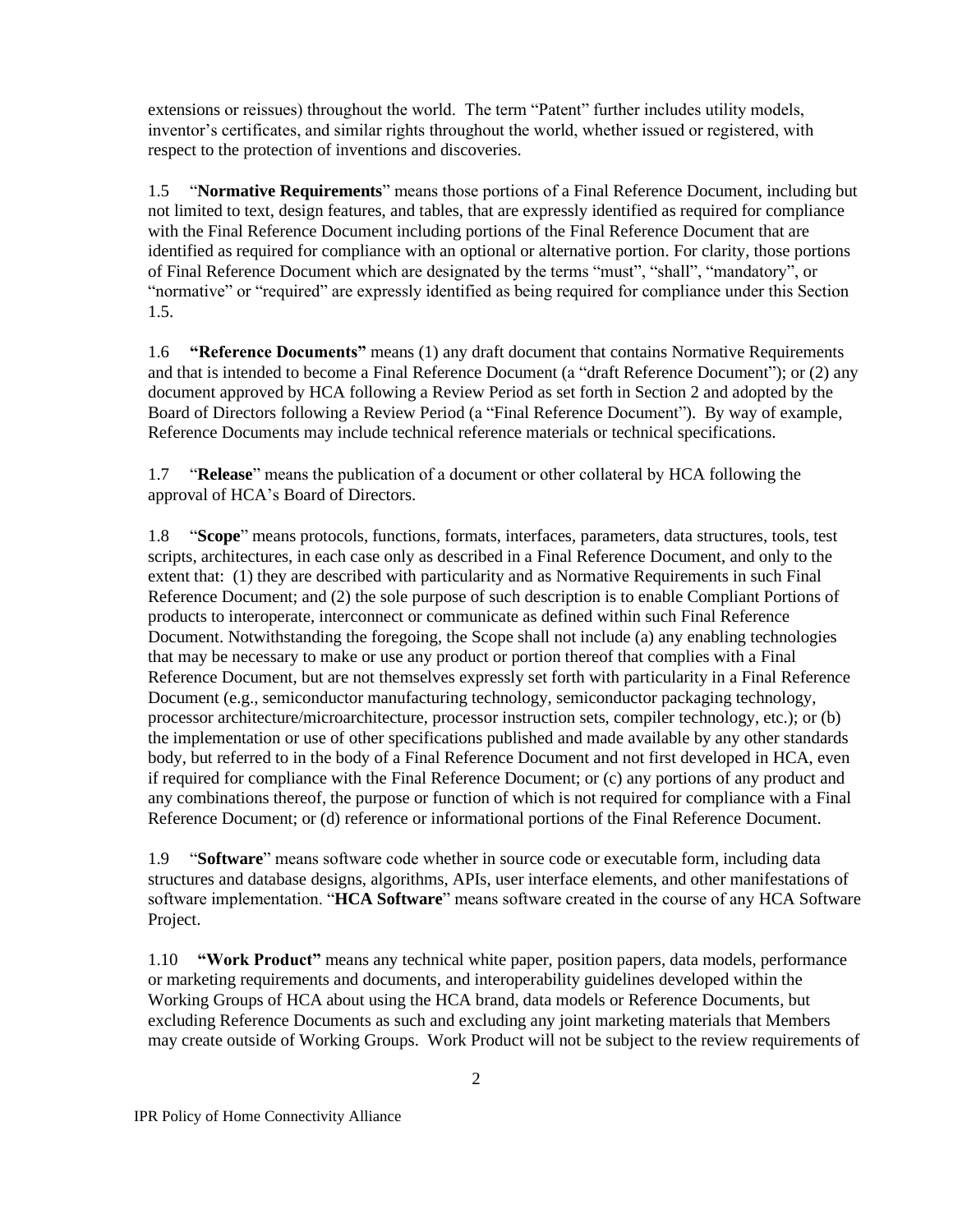Section 2 or the patent licensing obligations of Section 3.

#### **SECTION 2 REVIEW OF REFERENCE DOCUMENTS**

2.1 Review of Reference Documents Submitted for Board Approval. During the course of developing a Final Reference Document, when the Board of Directors adopts a resolution stating that a Reference Document is sufficiently substantial and defined so as to provide for meaningful review by the Members, it will direct the Executive Director or an officer of HCA, if HCA does not have an Executive Director, to initiate a review. Upon receipt of such direction, the Executive Director, or the appointed officer, will distribute to each Member a notice of review period and a complete draft of the Reference Document that is the subject of such notice ("Review Notice"). Each Member, on behalf of itself and its Affiliates, shall have sixty (60) days following the date of the receipt of such Review Notice ("Review Period") to review such Reference Document and consider any potential licensing obligations that may accrue with respect to any Necessary Claims if the Reference Document is adopted as a Final Reference Document. One or more Review Periods may occur during the course of developing a Final Reference Document.

2.2 Withdrawal. During the Review Period, a Member that determines that the Reference Document submitted for review implicates Necessary Claims which the Member is unwilling to license to the other Members pursuant to Section 3, except with respect to those portions of the Reference Document that relate to its Contributions as set forth in Section 6.1, may provide a notice to the Executive Director or Secretary of HCA that such Member withdraws from participation in HCA pursuant to this Section 2.2 ("Notice of Withdrawal"). Such withdrawal will be effective upon receipt by the Executive Director or the Secretary. A Member wishing to exercise the right to withdraw under this provision must deliver its Notice of Withdrawal no later than the end of the Review Period for the applicable Reference Document under review, as referenced in Section 2.1. A Member that has withdrawn from HCA pursuant to this Section will not be subject to the licensing obligations under Section 3 with respect to any Final Reference Documents approved after the date of such withdrawal except with respect to its Contributions as set forth in Section 6.1. Any Member that has withdrawn as a Member or that has been terminated as a Member will remain subject to the licensing obligations under Section 3 with respect to any Final Reference Documents approved by the Board of Directors following a Review Period in accordance with Section 2.1 prior to the date of such withdrawal or termination, and any portions of such Final Reference Documents that are incorporated into future versions of HCA's Final Reference Documents, whether incorporated in such future version for the purpose of maintaining backward compatibility or otherwise.

2.3 Prospective Member Reviews. If a prospective Member applies to become a Member, then subject to the execution of confidentiality or nondisclosure agreements as HCA may determine necessary, such prospective Member shall be permitted no more than thirty (30) days to review the Reference Documents then under review and any previously adopted Final Reference Documents for any and all Necessary Claims. A prospective Member may choose not to conduct a review of Reference Documents before becoming a Member. At the end of such period, such prospective Member must elect to sign the Participation Agreement or withdraw its application for membership. If such prospective Member executes the Participation Agreement, the licenses granted under this IPR Policy to such Member and its Affiliates, and by such Member and its Affiliates, will be effective as of the date such Member signs the Participation Agreement and will apply to Necessary Claims embodied in any Reference Document for which the Review Period has been completed, and such Final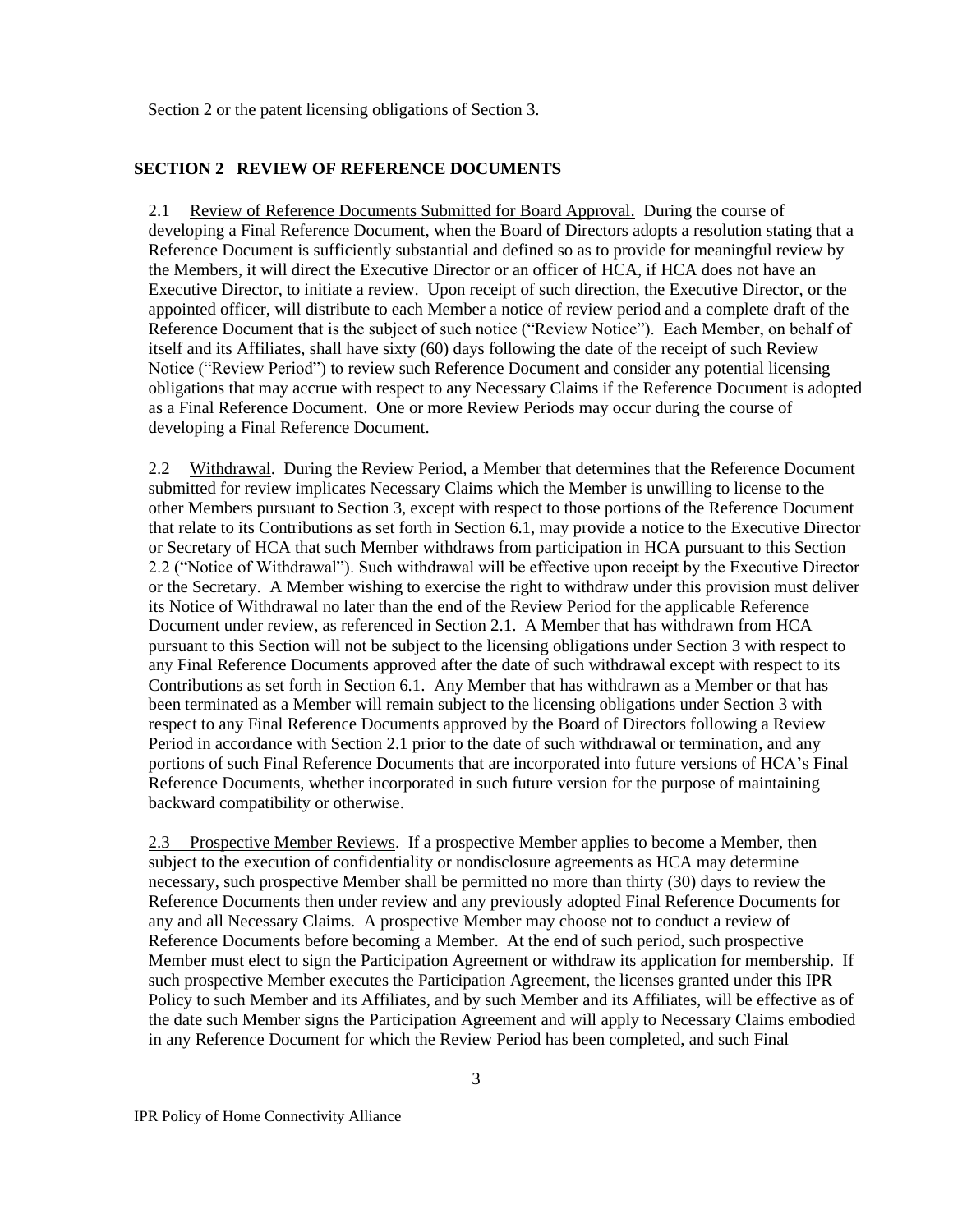Reference Documents are adopted by the Board of Directors. For purposes of clarity, prospective Members are prohibited from excluding Necessary Claims for Reference Documents for which the final Review Period has been completed at the time they execute the Participation Agreement.

2.4 Patent Searches. The obligations set forth in this IPR Policy do not imply any obligations on Members to perform or conduct Patent searches.

## **SECTION 3 LICENSING OF MEMBER'S INTELLECTUAL PROPERTY RIGHTS**

3.1 RAND-Z Licensing Obligation. Upon the adoption of a Final Reference Document by the Board of Directors following a Review Period in accordance with Section 2.1, subject to any withdrawal provisions of Section 2.2 as well as the other terms and conditions herein, and absent any election under Section 3.2 in accordance with the terms set forth under Section 3.3, each Member, on behalf of itself and its Affiliates agrees to grant to all other Members and their Affiliates (collectively, "Licensees" and each a "Licensee") a nonexclusive, nontransferable, worldwide license (without right to grant a sublicense) under those Necessary Claims that are both (A) owned or controlled by a Member or any of its Affiliates and (B) licensable by a Member or any of its Affiliates solely to make, have made, use, import, and directly and indirectly sell and offer to sell, and otherwise distribute and dispose of Compliant Portions by themselves or in or with Licensee's products integrating such Compliant Portions; provided that such license does not extend to any part or function of a product (other than the Compliant Portion therein) in which a Compliant Portion is incorporated but that is not itself part of the Compliant Portion. Member's license will be granted on a zero-royalty basis, however such license grant may be conditioned upon, among other things, Licensee's grant of a reciprocal license on a zeroroyalty basis for all of its Necessary Claims (relating to a Final Reference Document) under reasonable and nondiscriminatory terms and conditions (a "RAND-Z License Grant"). A Member's licensing obligation set forth in this Section 3.1 with respect to its Contributions apply to only those portions of Contributions made a part of a Final Reference Document.

3.2 RAND License Obligation for Excluded Necessary Claims. Subject to the terms and conditions of this IPR Policy, effective upon adoption of the Final Reference Document by the Board of Directors following a Review Period in accordance with Section 2.1, each Member that has availed itself of the provisions of Section 3.3(a) and which has fully complied with the provisions of Section 3.3(b) instead of complying with the RAND-Z License Grant in Section 3.1, agrees to grant to all Members and their Affiliates a nonexclusive, nontransferable, worldwide license (without the right to grant a sublicense) under its Necessary Claims excluded from its RAND-Z License Grant pursuant to Section 3.3(b) of this IPR Policy solely to make, have made, use, import, and directly and indirectly sell and offer to sell, and otherwise distribute and dispose of Compliant Portions by themselves or in, or with, Licensee products integrating such Compliant Portions; provided that such license need not extend to any part or function of a product (other than the Compliant Portion therein) in which a Compliant Portion is incorporated but that is not itself part of the Compliant Portion. Such license shall be granted on reasonable and nondiscriminatory ("RAND") terms, provided that such license grant may be conditioned upon, among other things, Licensee's grant of a reciprocal license for all of its Necessary Claims (relating to a Final Reference Document) under reasonable and nondiscriminatory terms and conditions.

### 3.3 Licensing Exclusions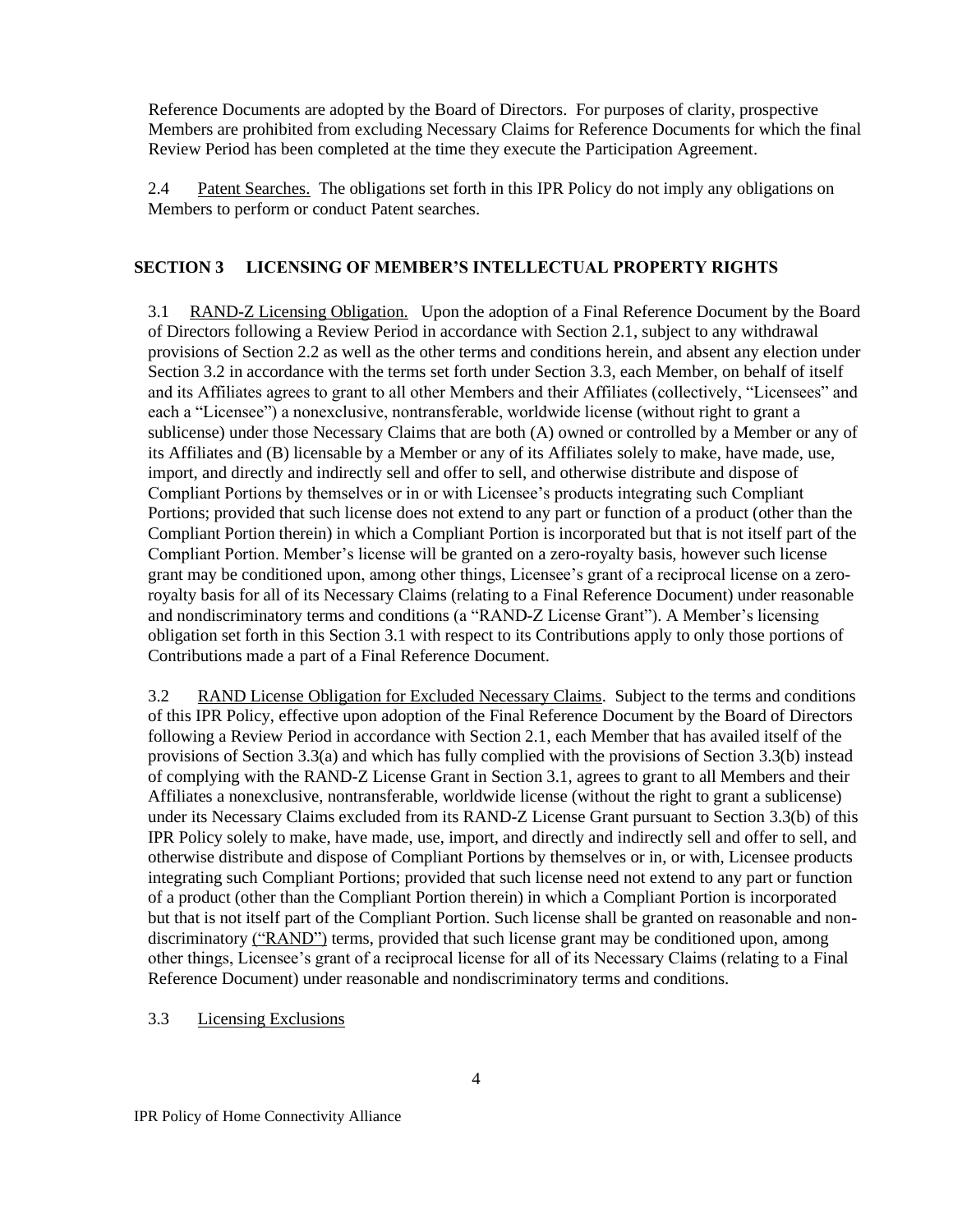(a) Excluding Patents from RAND-Z License Grant during Review Period. Except for prospective Necessary Claims encompassed by a Member's Contributions if such Contribution(s) were adopted in a Final Reference Document by the Board of Directors following a Review Period in accordance with Section 2.1, Members may, following the procedure described in Section 3.3(b) below, within the Review Period, expressly and with specificity seek to exclude such Member's prospective Necessary Claims from its royalty-free license grant under Section 3.1 ("RAND-Z License Obligation") and instead opt to license such excluded prospective Necessary Claims under a RAND licensing obligation pursuant to Section 3.2.

(b) Conditions and Procedure for Excluding Patents from RAND-Z License Grant. A Member seeking to exclude Necessary Claims from its RAND-Z License Grant in accordance with Section 3.3(a) must provide written notice of such intent (a "RAND-Z Exclusion Notice") to the Executive Director within the Review Period and the RAND-Z Exclusion Notice shall be effective upon its receipt by the Executive Director. The RAND-Z Exclusion Notice shall include (1) the patent number(s) or title and application number(s), as the case may be, for each of the issued patent(s) or pending patent application(s) that a Member reasonably believes at the time may contain Necessary Claims the Member wishes to exclude from its RAND-Z License Grant, and (2) the patent claims that the Member wishes to exclude from its RAND-Z License Grant. The RAND-Z Exclusion Notice must be submitted in the form promulgated by the Board of Directors, such form to be promulgated and made available to Members prior to the first Review Period. For avoidance of doubt, Members are not allowed to opt out with respect to any of the Member's Necessary Claims without specifically identifying them as provided herein. If an issued Patent that may contain Necessary Claims is not set forth in the RAND-Z Exclusion Notice such Necessary Claims shall continue to be subject to the Member's RAND-Z License Grant. Further, such RAND-Z Exclusion Notice shall not be effective to exclude Necessary Claims in a Final Reference Document for which a Review Period has been completed prior to the Executive Director's receipt of such RAND-Z Exclusion Notice.

3.4 Defensive Suspension of License Grant. In the event that a Member ("Member A") files suit or action against another Member ("Member B") alleging that Member B's manufacture, use, sale, offer for sale or import of a Compliant Portion constitutes an infringement of the patent claims owned or controlled by Member A and such suit or action is not defensively filed in response to a prior Patent infringement suit or action by Member B alleging that Member A's manufacture, use, sale, offer for sale or import of a Compliant Portion constitutes an infringement of patent claims owned or controlled by Member B, then any Patent licenses granted to Member A pursuant to Section 3 of this IPR Policy shall terminate as of the date such suit or action is filed and, notwithstanding any release provided under this IPR Policy, Member B may seek and recover any and all past, present and future damages for infringement of Member B's Necessary Claims.

3.5 Retention of Rights**.** Nothing contained in this Section 3 shall be deemed as requiring a Member or its Affiliates to grant or withhold any license or sublicense of an individual Member's Patents containing Necessary Claims to non-Members.

3.6 No Other License**.** The Members agree no license, immunity, licensing obligation or other right is granted or exists under this IPR Policy by any Member or its Affiliates to any other Member or their Affiliates or to HCA, either directly or by implication, estoppel or otherwise, other than the licensing obligations in Sections 3.1 or 3.2 and licenses granted in Section 3.9.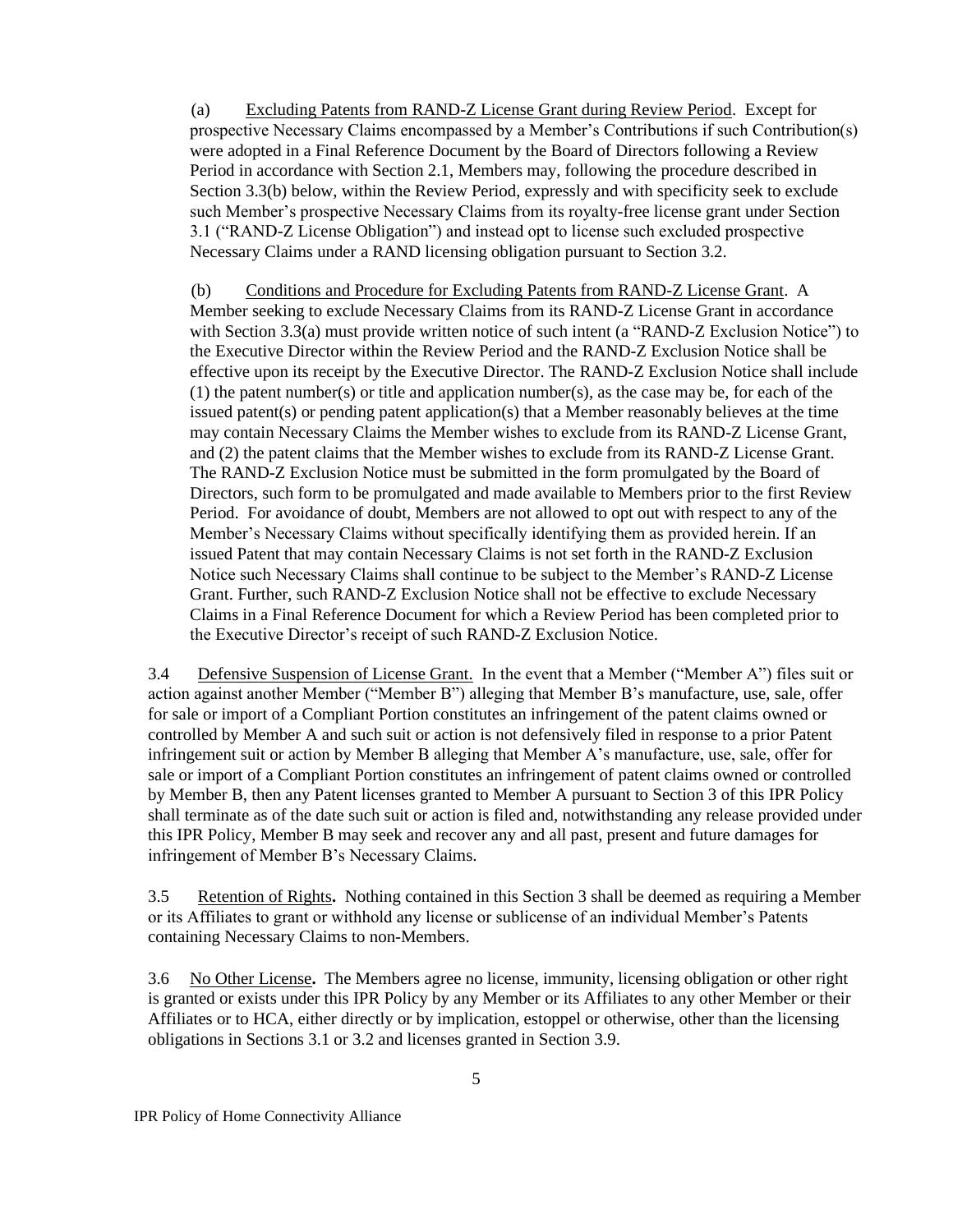3.7 Authority to Grant Licenses; No Attempt to Circumvent. Each Member hereby represents and warrants that it has the power and authority to bind itself and all of its Affiliates to the obligations contained herein, including without limitation, the obligation to grant the licenses as set forth in this IPR Policy. Each Member further represents and warrants and agrees that it has not and will not, for the purpose of circumventing the obligation to grant the licenses contained in this IPR Policy, intentionally transfer, encumber or take any other action with respect to either (a) its Necessary Claims or (b) its Patent applications that such Member reasonably believes may now or in the future include Necessary Claims.

3.8 Transfer of Necessary Claims. Any transfer by a Member or its Affiliates of a Patent having Necessary Claims to an unaffiliated third party with respect to such Member shall be subject to the terms and conditions of this IPR Policy. A Member may choose the manner in which it complies with this Section, provided that any agreement for transferring or assigning Necessary Claims includes a provision that such transfer or assignment is subject to existing licenses and obligations to license imposed on the Member by the terms of this IPR Policy (or language of similar import referencing, more generally, the licenses and obligations imposed by applicable standards bodies, specification development organizations, or similar organizations).

3.9 Copyrights.Each provision and/or subsection of this Section 3.9 shall survive any termination of participation in HCA of any Member that grants any rights hereunder. Each Member and its Affiliates hereby grants to HCA a worldwide, irrevocable, perpetual, non-exclusive, non-transferable (except as otherwise provided in the Bylaws), sub-licensable, zero royalty, and fully paid-up copyright license to reproduce, prepare derivative works, distribute copies, and to display and perform the Contributions of the Members solely for the purposes of developing, publishing, and distributing (i) Work Product; and (ii) Reference Documents. Subject to the Member's copyright ownership in their Contributions, HCA shall own all right, title, and interest in and to the compilation of Contributions forming the Work Product and any Final Reference Documents, and related works. Upon the Release of Work Product, HCA grants and agrees to grant each Member and its Affiliates a worldwide, non-exclusive, zero royalty copyright license to reproduce, distribute and display such Work Product for the purpose of promoting work of HCA. Upon the Release of a Final Reference Document, HCA grants and agrees to grant each Member and its Affiliates a worldwide, non-exclusive, zero royalty copyright license to reproduce, distribute and display such Final Reference Document as reasonably necessary to implement such Final Reference Document. Members are allowed to disclose Reference Documents to internal contractors on a need-to-know basis, subject to the execution of confidentiality and/or nondisclosure agreements.

In addition to the grants described above, each Member and its Affiliates hereby grants to HCA a worldwide, irrevocable, perpetual, non-exclusive, non-transferable (except as otherwise provided in the Bylaws), sub-licensable, zero royalty, and fully paid-up copyright license to reproduce, prepare derivative works, distribute copies, and to display and perform the contributions of the Members to the Work Product and Final Reference Documents solely for the purposes of developing, publishing, and distributing the Work Product, Final Reference Documents and other materials to Member and non-Members as approved by the Board of Directors of HCA.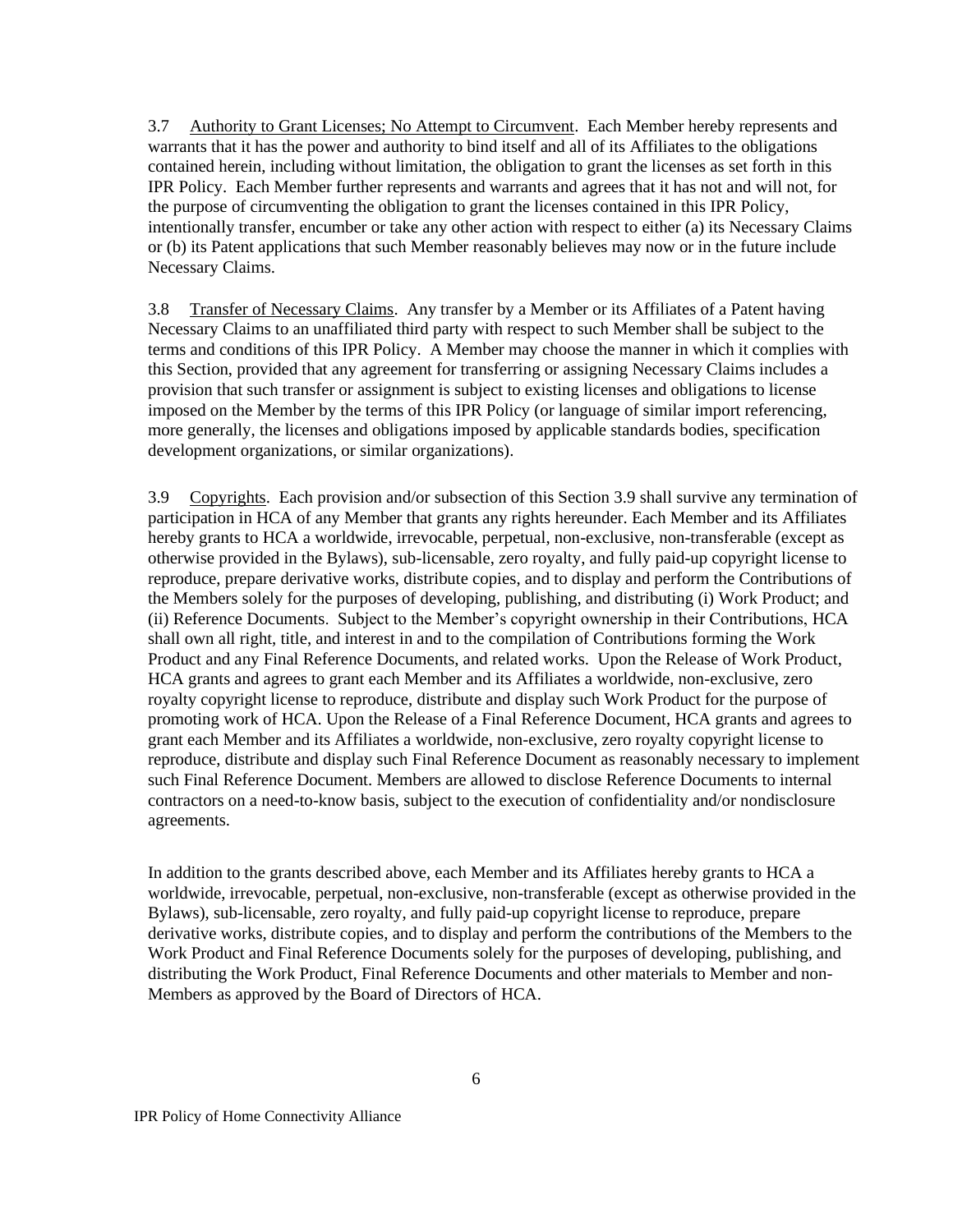#### **SECTION 4 TRADEMARKS**

Subject to any rights of the Members and their Affiliates, any trade names or logos created and used by HCA as a trademark, service mark, or certification mark (collectively "Trademarks"), registered or otherwise, are the sole and exclusive property of HCA. Use of Trademarks shall be governed by such policies, procedures, and guidelines as may be established and approved by HCA from time to time, and applicable law. HCA shall notify the Members in writing of the proposal of any new Trademarks. HCA shall take such steps as the Board of Directors deems necessary and proper to protect its rights in such Trademarks adopted for use by HCA. The Board of Directors may establish and disseminate reasonable conditions and procedures for the licensing and use of such Trademarks.

### **SECTION 5 SOFTWARE**

5.1 Contributions of Software. Upon the approval by the Board of Directors of a Software Project charter to develop open source software, HCA will have a Software Project. Members contributing Software to any HCA software project (a "**HCA Software Project**") are required to first submit a duly authorized and executed HCA Contributor License Agreement, the form of which has been made available to all Members (the "**HCA CLA**"), and any Software contributed by such Member will be subject thereto whether contributed before or after the date of such HCA CLA. All Software contributions are subject to acceptance in due course by the authorized maintainers of the applicable HCA Software.

If third-party Software is obtained without the express participation of the copyright holder (*e.g.*, Software obtained by a Member under an open source license and incorporated into, or required for use with, such Member's contributed Software), such third-party Software may be accepted as part of a HCA Software Project without prior approval of the Board only if such third-party Software is available under the open source license designated by the Board as the outbound license for HCA Software Project, otherwise the Board shall be required to approve the contribution of such third-party Software before being incorporated into any HCA Software Project.

5.2 Software Developed in a HCA Software Project. Subject to the terms of HCA CLA, HCA will own all copyrights in HCA Software developed within a HCA Software Project. The HCA Board or Director will determine the timing of the release of HCA Software and the method of release and will adopt terms under which HCA Software will be made available. Notwithstanding the above, the Board, at its discretion, may restrict the distribution of certain HCA Software, for example making it available only to Members, and may adjust the license terms accordingly.

In the event that the Board adopts a Software Project charter for an open source software project, the Board may approve contributions by non-Members, provided such non-Members enter into a HCA CLA, and may promote the Software Project to non-Members to encourage contributions.

# **SECTION 6 SURVIVAL OF OBLIGATION TO GRANT LICENSES AND RIGHT TO RECEIVE LICENSES AFTER TERMINATION**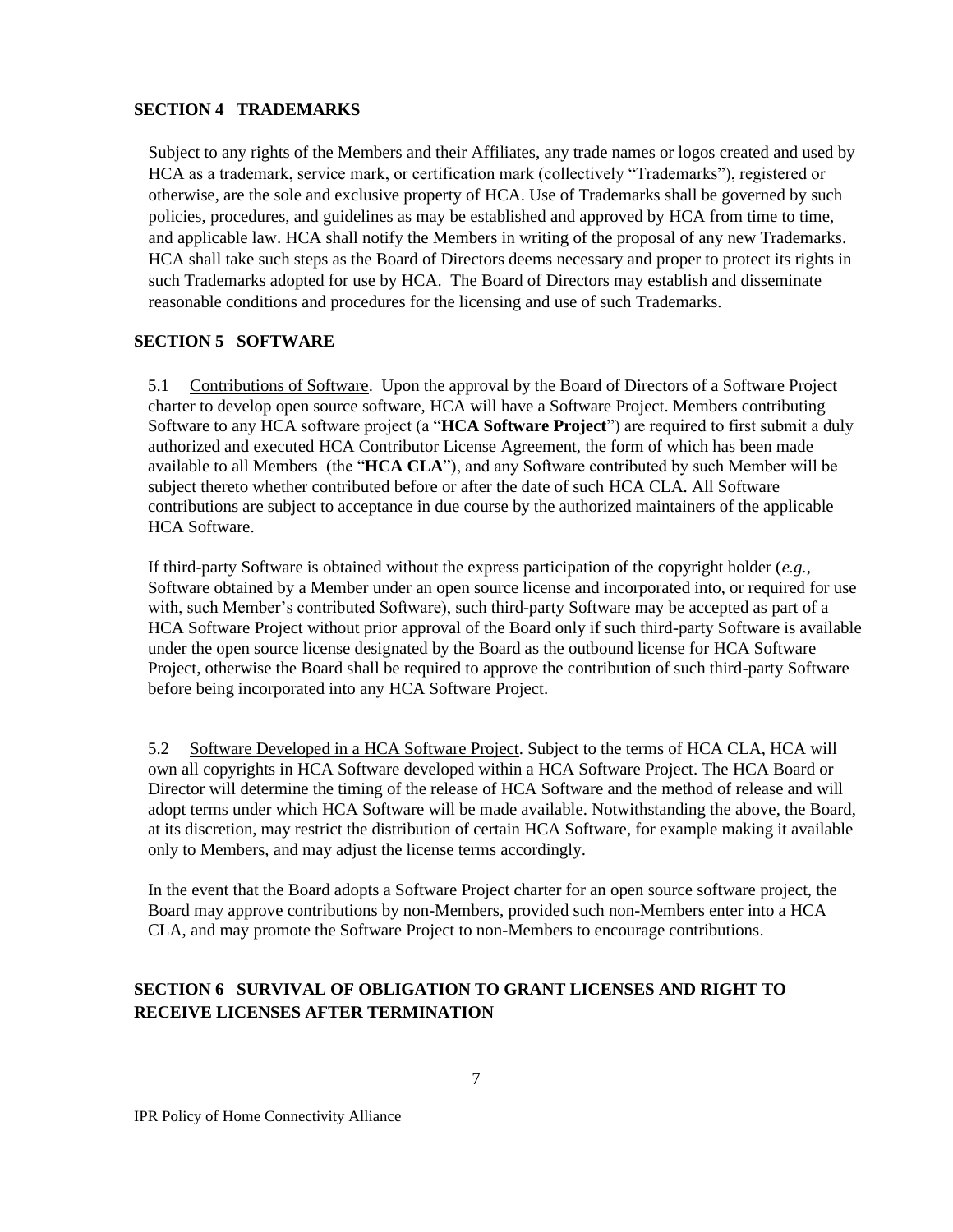6.1 Survival of Obligation to Grant Licenses. A Member whose participation in HCA has terminated pursuant to Section 2.2 of this IPR Policy or Section 12.9 of the Bylaws shall continue to be obligated to grant licenses as provided in Section 3 for (i) any Necessary Claims of such Member implicated in a Final Reference Document adopted prior to the effective date of such Member's termination; (ii) any Necessary Claims of such Member implicated in such terminating Member's Contributions incorporated in any Final Reference Document adopted prior to or after the effective date of such Member's termination, (iii) any Necessary Claims of such Member implicated in any Reference Document for which a Review Period has been completed prior to the effective date of such Member's termination if the Necessary Claims are subsequently embodied in a Final Reference Document, and (iv) any copyright with respect to any Contributions or other Contributions as submitted by such terminating Member and included in Work Product or a Final Reference Document or other approved document, respectively. The survival of licenses shall apply if the terminating Member undergoes bankruptcy.

6.2 Member's Right to Receive Licenses after Termination. All obligations of all other Members under this IPR Policy shall cease with respect to a terminating Member effective as of the effective date of such Member's termination of its membership in HCA, except that any licenses previously granted to such terminating Member or its Affiliates pursuant to Section 3 of this IPR Policy prior to the effective date of such Member's termination shall survive in accordance with their terms; provided, however, that the licenses granted to such terminating Member for any Necessary Claims in a Final Reference Document that has been finally adopted prior to the effective date of such Member's termination shall continue to survive solely to the extent that such terminating Member continues to grant reciprocal licenses under substantially same or similar terms and conditions as set forth in this IPR Policy; and provided further that such license shall not survive with respect to any Necessary Claims in any portion of a Final Reference Document added or changed after the effective date of such terminating Member's termination.

#### **SECTION 7 SUBMISSION OF REFERENCE DOCUMENTS TO OTHER ORGANIZATIONS**

Upon the approval of the Board of Directors with the required number of votes as specified in the Bylaws, the Final Reference Document or portions that may include text, design features, tables or any information extracted or compiled from a Final Reference Document may be contributed or proposed to an Approved SDO. The Board will notify the Members when Final Reference Documents have been submitted to an Approved SDO, which notice may be by electronic means. The Board of Directors may contribute a Final Reference Document to an Approved SDO and enter into specific terms and conditions with the Approved SDO that create or result in obligations of such Members, provided that the Board of Directors first approves the submission by unanimous vote and has obtained the express written consent or permission from all Members. Other than as provided in the preceding sentence, the Board of Directors will not submit a Reference Document to an Approved SDO if the act of such submission would subject HCA Members to obligations under the Approved SDO's IPR Policy, and Members will have no obligations to become Members of such Approved SDO and will not be subject to the intellectual property terms or policies of the Approved SDO unless a Member joins or enters into a separate agreement with such Approved SDO. For the avoidance of doubt, the submission of a Reference Document by HCA to an Approved SDO will not change or modify the license obligations of Members set forth in Section 3 hereof.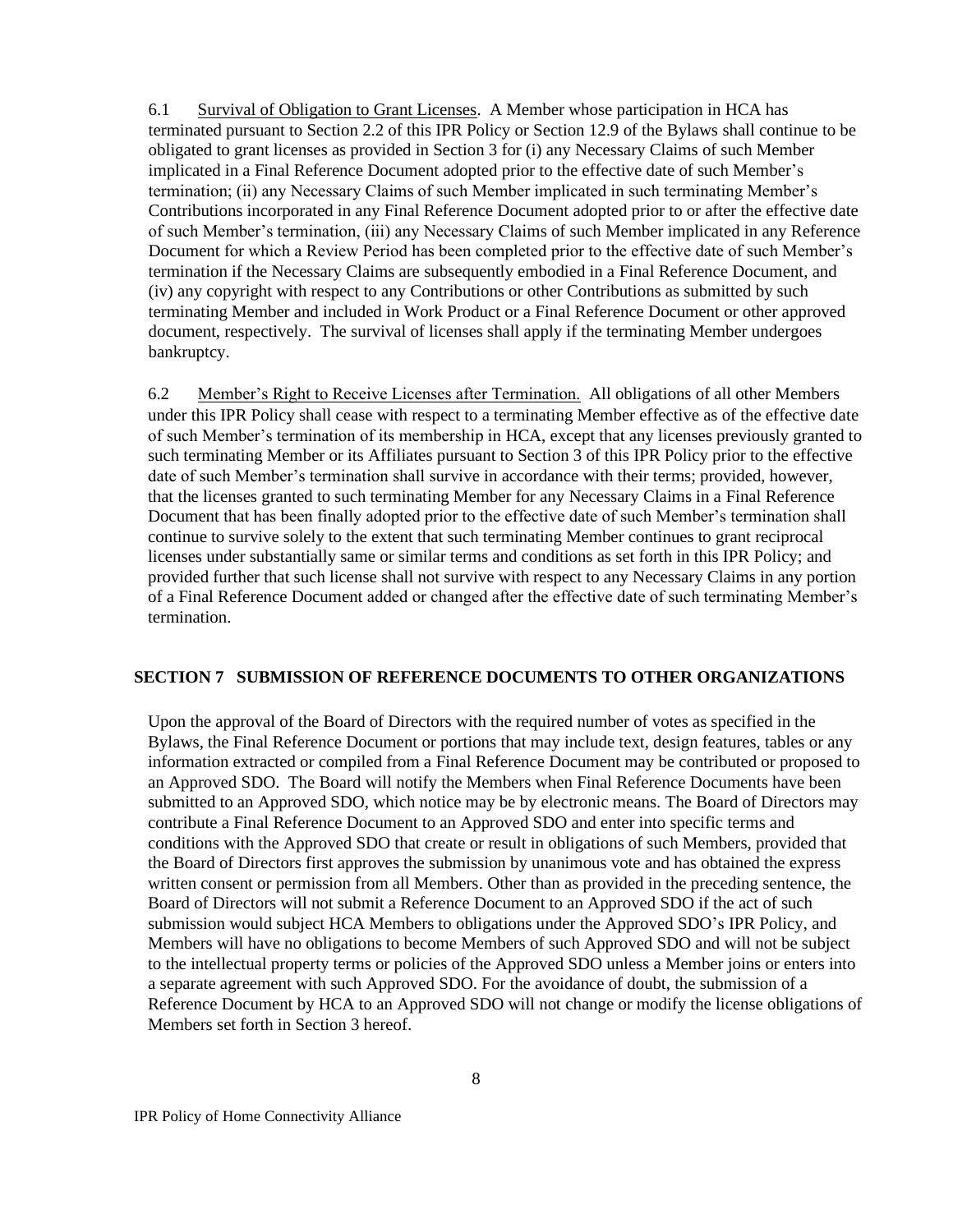## **SECTION 8 AMENDMENTS**

This IPR Policy may be altered, amended or repealed, or a new IPR Policy may be adopted at any regular or special meeting of the Board of Directors by an affirmative vote of at least a Supermajority (as such term is defined in the Bylaws) of the Board of Directors, or by unanimous written consent of the Board of Directors. Notice of any amendment of this IPR Policy will be provided to Members, which notice may be by electronic means, and any amendment of this IPR Policy will become effective thirty (30) days after such notice is provided to Members.

# **SECTION 9 GENERAL PROVISIONS**

9.1 Confidentiality of Materials Created by HCA. Work Product and Reference Documents are Confidential Information of HCA and, as such, are subject to Section 1.6 and Article 16 of the Bylaws. The Board of Directors may agree that portions of Work Product or Reference Documents are nonconfidential.

9.2 Internal Use of draft version of Work Product and Reference Documents. Subject to the terms and conditions of this IPR Policy, each Member may use such draft versions of Work Product for its internal purposes, including in connection with product develop. Subject to the terms and conditions of this IPR Policy, each Member may use such draft versions of Reference Documents to internally design, develop, and evaluate their products or software, which Member products or software include or are being designed or developed to include Compliant Portions, provided that each Member so using such draft version of Reference Documents acknowledges and accepts that a Final Reference Document may or may not incorporate all or any portion of such draft versions.

9.4 Confidentiality of Work Product. The Work Product developed in the Working Groups are Confidential Information of HCA and, as such, are subject to Section 1.6 and Article 16 of the Bylaws. The Board of Directors may agree that portions or all of any Work Product is non-confidential.

9.5 Consideration. Members acknowledge that payment of fees for membership in HCA constitutes partial consideration for the license rights granted under this IPR Policy. The foregoing does not, however, (i) preclude HCA from charging additional fees for use of HCA trademarks, service marks, or certification marks, or (ii) constitute a statement concerning the actual or implied value of any Member intellectual property, licensing obligations or rights.

9.6 Governing Law. This IPR Policy shall be construed and controlled by the laws of the State of Delaware without reference to conflict of laws principles. Except to the extent the Corporation otherwise consents in writing, each of the parties to this IPR Policy hereby consents to accept personal jurisdiction in the State and Federal courts of Delaware.

9.7 No Warranty. ALL PARTIES ACKNOWLEDGE THAT ALL INFORMATION PROVIDED AS PART OF WORK PRODUCT OR REFERENCE DOCUMENT DEVELOPMENT PROCESS, INCLUDING THE WORK PRODUCT OR REFERENCE DOCUMENT ITSELF ARE ALL PROVIDED "AS IS" WITH NO WARRANTIES WHATSOEVER, WHETHER EXPRESS, IMPLIED, STATUTORY, OR OTHERWISE, AND THE PARTIES EXPRESSLY DISCLAIM ANY